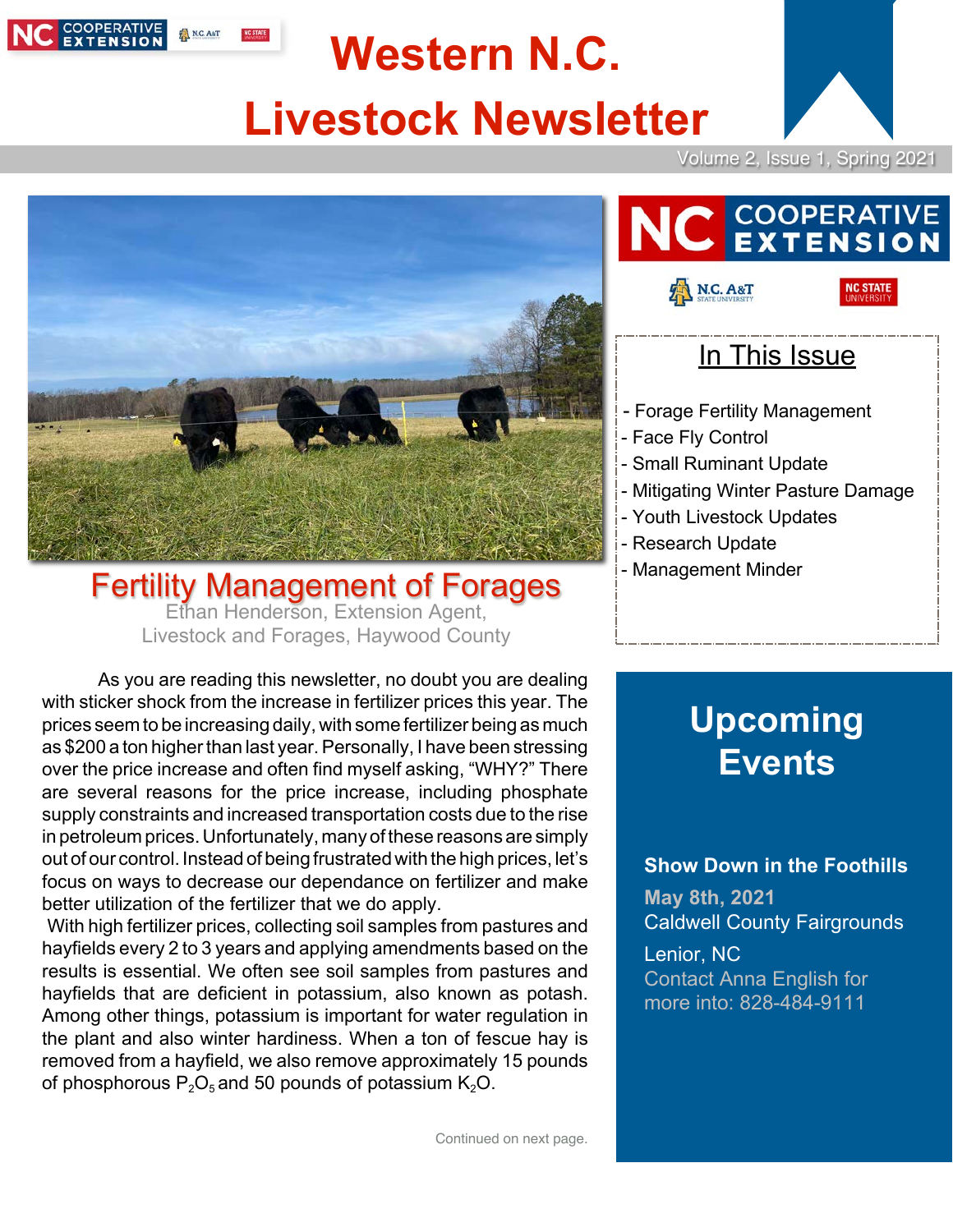Continued use of a complete fertilizer like 17-17-17 may not be replacing the potassium being lost from the removal of the hay. Also, keep in mind that one of the cheapest soil amendments we can add to our pastures and hayfields is lime. Proper soil pH can increase forage yield and improve the efficiency of fertilizer. In North Carolina we recommend a soil pH of 6.0 for pure grass stands and 6.5 for pure stands of legumes or legume mixes.

Incorporating legumes into a pure grass stand is another way to reduce the dependence on fertilizer, specifically nitrogen. Pastures that contain 30 percent or more legumes (ladino clover, red clover, birdsfoot trefoil, or alfalfa) have significantly lower nitrogen requirements than pastures that are pure grass. Legumes can easily be incorporated into grass stands by frost seeding or drilling them into pastures. It is important that legume seeds are properly inoculated with the correct Rhizobium bacteria prior to seeding. Their symbiotic relationship with Rhizobium allows legumes to obtain nitrogen from the atmosphere and fix it in a form that can be used by plants. Nitrogen fixed by legumes is not immediately available to grasses but is made available when legumes are consumed by grazing livestock and then redistributed across the pasture through manure or when parts of the legume plant decompose.

Don't underestimate the benefits of rotational grazing and the ability of livestock to recycle nutrients and return them back to

the pasture system. When livestock consume forages, 80 to 90 percent of the nitrogen in the forages passes through the animal and is deposited back onto the pasture through urine and manure. Approximately 50 percent of the nitrogen in urine can be lost through volatilization, depending on the environmental conditions. Rotationally grazed pastures with at least 3 to 4 inches of vegetation and/or residue have a lower soil temperature, which can decrease losses due to volatilization, resulting in more nitrogen being returned to the pasture. Some research on grazing systems indicates that only 2 to 5 percent of the surface area of a continuous grazed pasture is impacted by urine, whereas 50 percent of a rotationally grazed pasture is impacted by urine. Livestock in continuous grazed pastures deposit nutrients around frequented areas like shade trees and water sources, whereas livestock in rotationally grazed pastures distribute nutrients more evenly across the pasture. Hopefully, you will be able to implement some of the practices mentioned in this article to reduce your dependance on fertilizer or to better utilize the fertilizer you do apply to your pastures and hayfields. Please contact your County Extension Agent for additional information about soil testing, forage variety selection, seeding rates, and implementation of a rotational grazing program. fertility continued... The strate of the strate consume forages, 80 to **NC State Small** 

# Ruminant Extension Update

Dr. Andrew Weaver, Small Ruminant Extension Specialist



We recently completed our sixth webinar as part of a Beginner Sheep and Goat Producer Webinar Series.

These webinars and additional resources can be found in a Google Drive folder located at: https:// drive.google.com/drive/ folders/15YdjQSs7dHh7Xwdfii7mIzJ BScrXwap1

We will be taking a break from this series while the Piedmont Sheep and Goat Webinar Series takes place during April and May. More information regarding the Piedmont Webinar Series will be released shortly and will be available on our website ([https://](https://smallruminants.ces.ncsu.edu/)

[smallruminants.ces.ncsu.edu/\)](https://smallruminants.ces.ncsu.edu/).

The Goat Artificial Insemination Short Course will be taking place again this year. The dates are June 7-9, 2021. Registration is almost full. Additional information can be found at: https://projects.ncsu.edu/cals/ ncsugoatAI/CourseInfo2.html

Thank you to everyone who complete the North Carolina Small Ruminant Producer Needs Assessment Questionnaire. The deadline was March 15. Results are currently being summarized and will be shared with you when complete. I look forward to working with you all in the future and developing extension programs for small ruminant producers in North Carolina.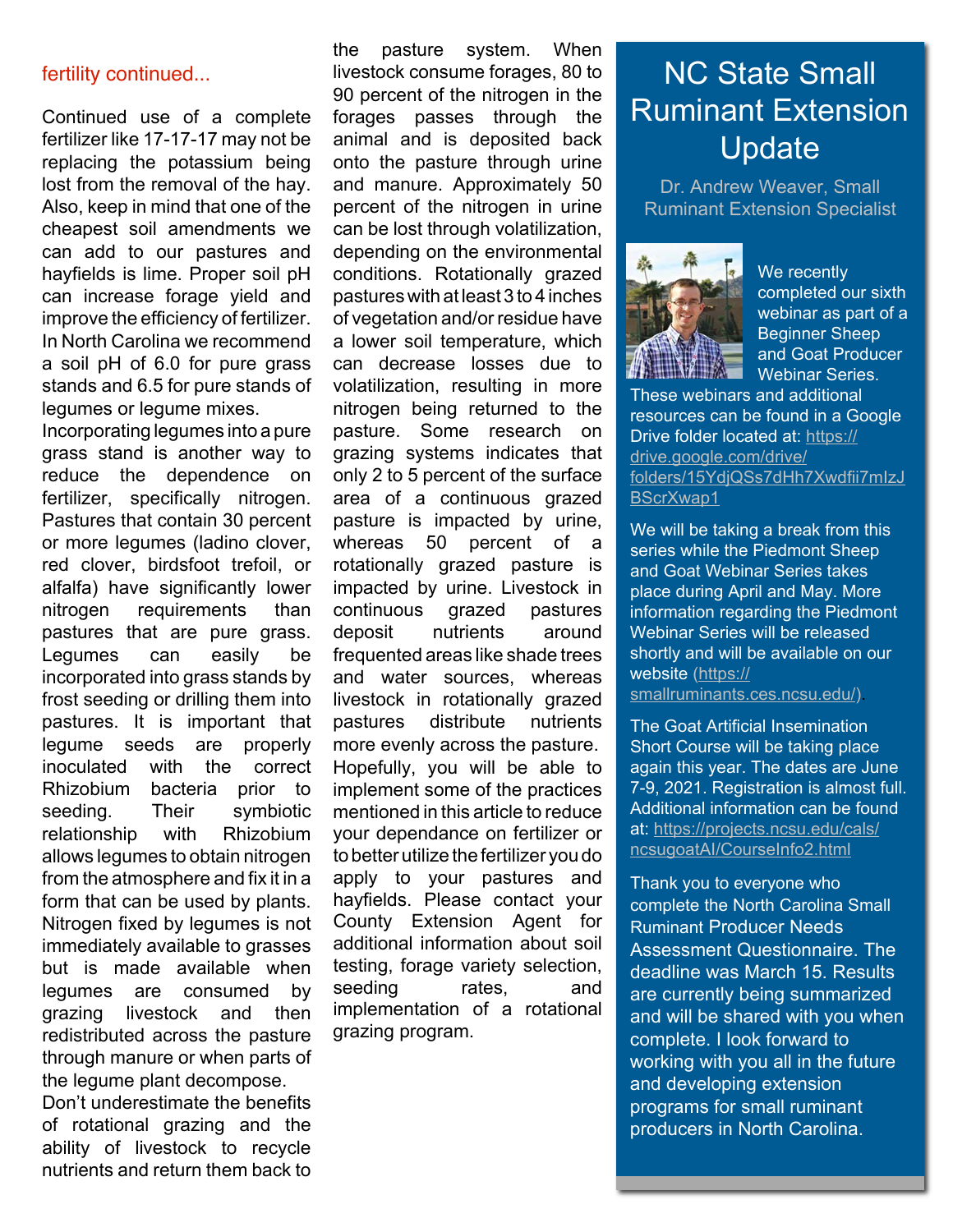### Face Fly Control **Options for Cattle Operations**

#### **Greg Traywick, Cleveland County Extension Director**

Wet spring weather usually means greater numbers of face flies, a common pest of pastured cattle in western North Carolina. By developing an effective face fly control program for your beef herd, you can significantly improve animal performance and welfare (comfort), and increase profits.

Female face flies feed on the eyes and muzzle of cattle, moving frequently from one animal to another. Using their stomatal teeth, these parasites

rasp away at the hosts' eyes and mucous membranes, garnering nutrition from tears and mucous. This feeding activity is particularly irritating and stressful, causing cattle expend energy throwing their heads and flicking theirtails. Grazing is disrupted when animals bunch together with their heads inwards to avoid attacking flies. These behavioral and physiological responses to irritation results in production losses, including reduced fertility, growth, and lactation. Furthermore, flies scratch the cow's eyes and mucous membranes while feeding, creating sites for disease organisms to invade the damaged tissue. Female face flies are known to transmit pinkeye, brucellosis, and IBR. Fortunately, vaccines are available to help prevent these debilitating diseases. Contact your veterinarian regarding their efficacy and their use.

and none of the presently available Often, dust bags are hung too high. control strategies are completely Hang them low, about knee high, so



high, more than one method of treatment may be required in order to achieve acceptable control.

Controlling face flies can be difficult, so animals can drink comfortably. effective. If face fly populations are that the cattle have to pick them up **Dustbags** are commercially available and easy to use. Most are sold in kits containing the dust bag, rope for hanging, and two packages of insecticide dust. Refill kits are also available. Dust bags will last for several seasons…especially if hung properly and then taken down and stored in a dry, protected place when fly season ends. Dust bags will only provide good face fly control if they are placed where cattle are forced to use them every day. The most effective way to assure this is to isolate the Feed-through insecticides contained water source and force the cattle to pass under the dust bags to drink. If you water your cattle out of tanks, it is very convenient to set up forced-use in area-wide control programs. dust bags. The tank can be enclosed with a strong wooden fence, allowing at least 12 feet ofroom around the tank

with their heads when they pass by.They must be hung lowto give effective face fly control on small calves as well as on the adult animals.

**Ear tags** impregnated with insecticide can also provide relief, provided they are used correctly and steps are taken to prevent buildup of resistance in the fly populations to the insecticide in the tags. Otherwise, they'll work well in your herd for only a year or two. New insecticide formulations

aren't developed very often, so it is important to slow the buildup of resistance by paying attention to detail. To avoid this problem, be sure to read and follow label instructions. Be sure to apply two tags per animal if directed (one in each ear), and be sure to tag the calves, too. Don't apply fly tags too early in the spring; wait until you see evidence of face fly activity (flies present, cattle expressing annoyance and defensive behaviors, etc.) Most crucial to preventing a pesticide-resistant fly population… be sure to remove tags at the end of the season (usually first frost).

in feed additives or free-choice minerals can also reduce fly populations, especially when used

Continued on next page...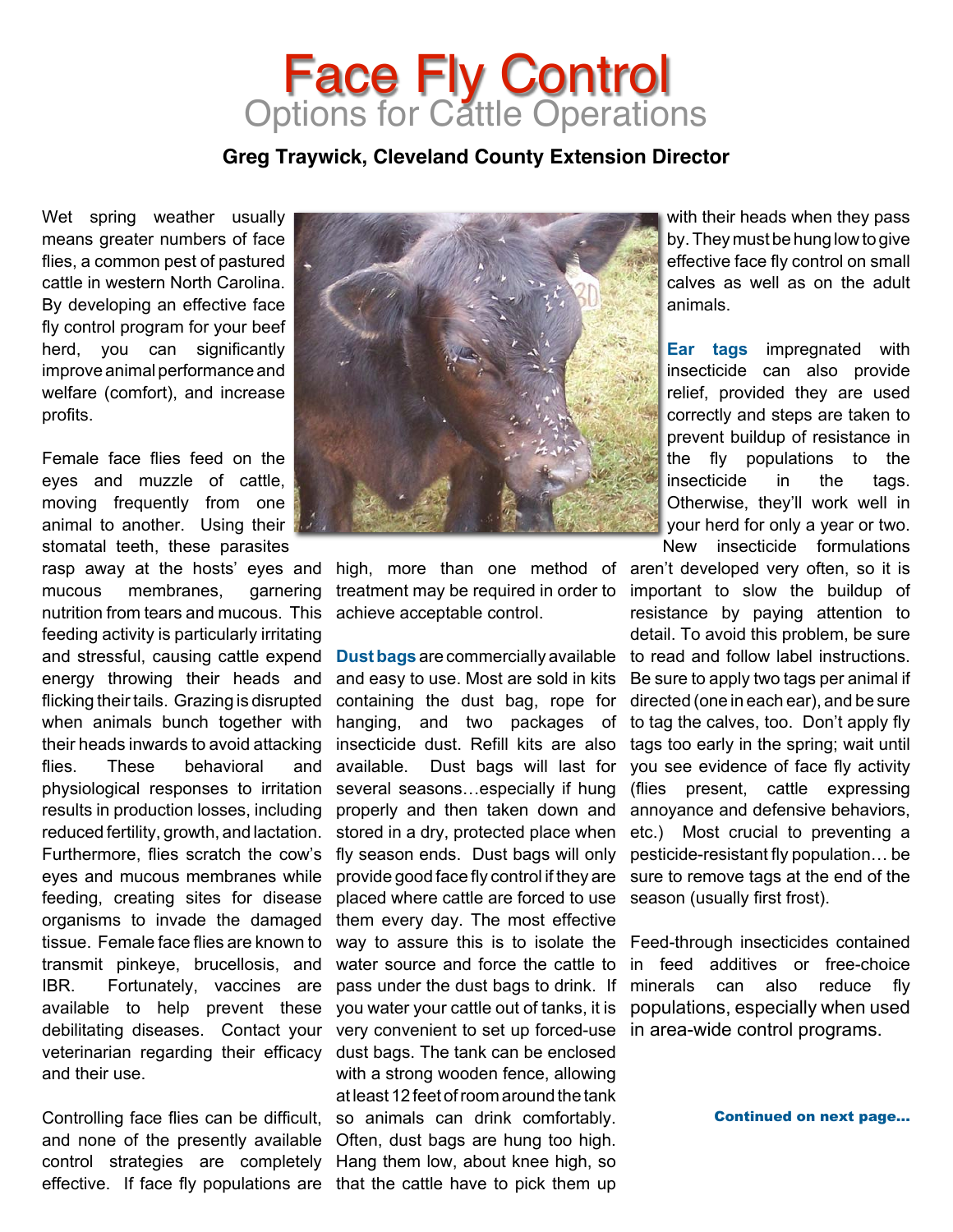insect growth regulator that passes early spring. through the digestive tract and into fresh manure, where female flies lay their eggs.These chemicals keep new generations of flies from developing, but have no direct effect on the adult strategies. If pour-on fly treatments face flies infesting your cattle. Immigration of flies from neighboring herds can overwhelm control efforts… so if you're using feed-through products, encourage your neighbors to use them too. These feed-through products are designed to be fed 30 effective and provide quick temporary

days prior to the emergence of flies, so relief, but need to be re-applied on a **Pour-on & spray insecticides**can In summary, a successful face fly also be effective, especially when control program requires advance combined with other control are administered at the same time you that you can implement on your farm, put the fly tags in, you get a fast jump on the fly population. You can also use products you use to get optimum this trip through the chute as an control and decrease the chance of opportunity to deworm your cattle. resistance. The payoff is a happier, Whole-animal sprays are

These products contain a larvicide or you will need to start using them in regular basis, typically every 10-14 days.

> planning, close observation, determining the best control methods and following label directions on the cost healthier, and more productive herd.

# State 4-H Youth Livestock Update

### **Upcoming Events**

• [Western](https://youthlivestock.ces.ncsu.edu/2021/03/wnc-jr-beef-spring-fling/) NC Spring Fling , April 9-10

https://youthlivestock.ces.ncsu.edu/2021/03/ wnc-jr-beef-spring-fling/

- Virtual Nance [Family](https://youthlivestock.ces.ncsu.edu/2021/01/nance-family-meat-goat-leadership-institute-3/) Meat Goat [Leadership](https://youthlivestock.ces.ncsu.edu/2021/01/nance-family-meat-goat-leadership-institute-3/) Institute, Youth ages 10-19
	- o Applications are due April 1
	- o May 4 NC State University-Small Ruminant tour with Dr. **Weaver**
	- o May 11- Virtual tour of Hummel Livestock with Dale Hummel, IL
	- o May 18 Selecting a show prospect with Terry Burke, KY
	- o May  $25 -$ **Community** Service Project

https://

youthlivestock.ces.ncs u.edu/2021/01/nancefamily-meat-goatleadership-institute-3/



• Livestock [Skillathon](https://youthlivestock.ces.ncsu.edu/2021/01/livestock-skillathon-study-sessions/) Study Sessions

- o Youth are sent materials biweekly to study and then given an online test every other Thursday. This program is designed for youth that have interest in Livestock.
- Livestock Judging & Skillathon Clinics, June 22-23
- 2021 State 4-H Livestock Contests , July 29-31

Information regarding all of these events and other activities can be found on our [website.](https://youthlivestock.ces.ncsu.edu/) If you have any questions or concerns regarding any of these activities please don't hesitate to reach out to me.

> **Website**: https:// youthlivestock.ces.ncsu.edu

**Contact:** Brent Jennings Brent\_Jennings@ncsu.edu 919-515-4467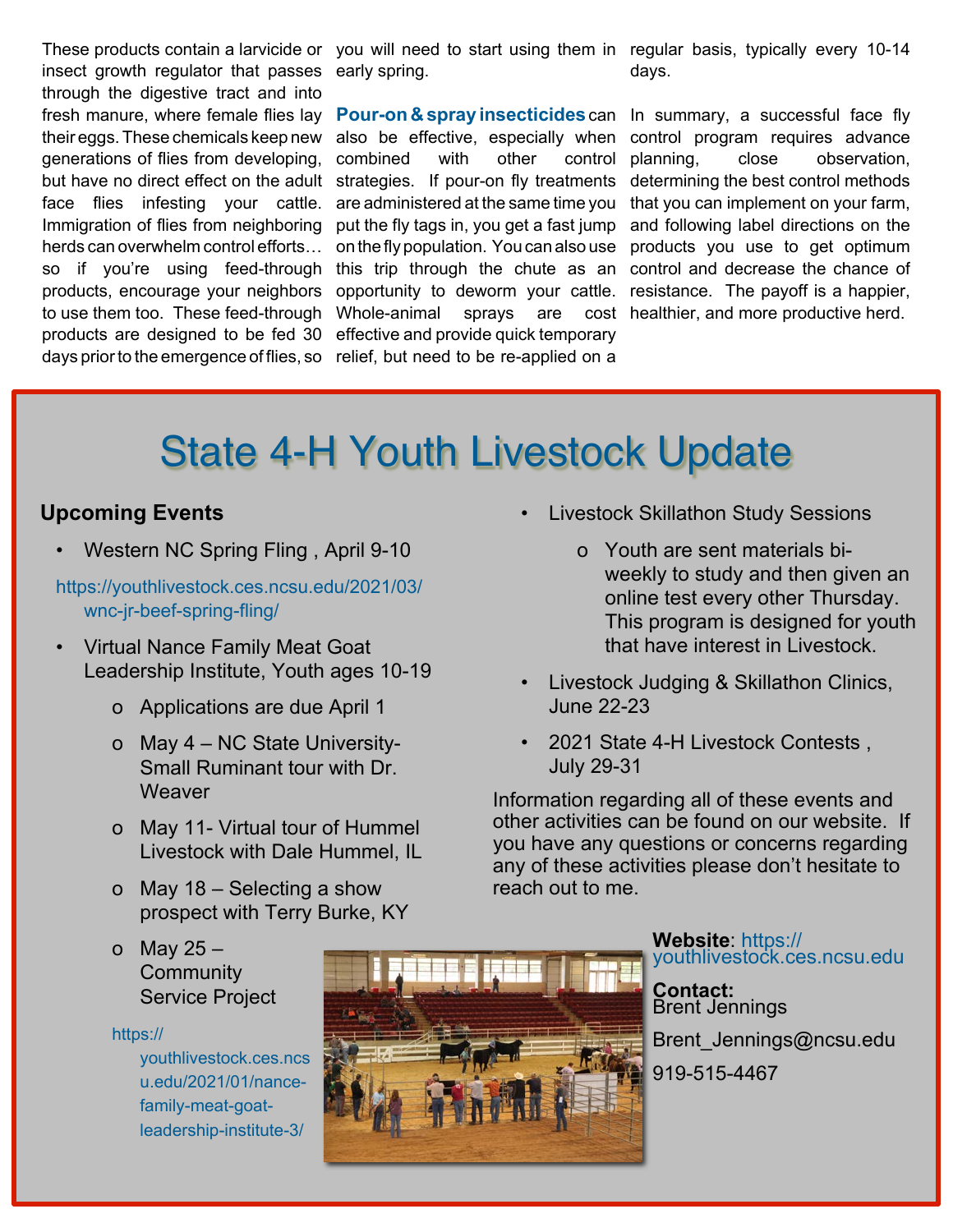# Mitigating Pasture Damage After a Wet Winter

Cassie LeMaster, Extension Livestock Agent, Polk County



Does it seem like each year our winter gets wetter and wetter (and muddier and muddier)? Well you're not alone. Many of us are dealing

with pasture damage from yet another excessively wet winter. Wet pasture conditions allow plants to be easily crushed and bruised under the impact of our animal's hooves. The tearing

action their hoof creates as they travel across the saturated soil also creates areas of bare ground and subsequent mud. As temperatures warm this spring, these bare areas become the perfect environment for weed seed germination. If you have used a dry lot for much of the winter or allocated a sacrifice lot to contain the damage to a smaller area, you should be able to avoid hefty pasture renovation costs. If not, assess the

damage in all your fields, scout for weeds and target their control, manage soil nutrients and plan for renovation if needed. This is best accomplished with the assistance of your Extension Agent.

#### **Assess the Damage**

The first step is to determine

how much of the pasture is covered in desirable forages. Estimating this from the gate is deceiving, so it's important to get out and walk through the area. Less than 30% stand loss will likely recover as long as fertility and grazing pressure is managed. Stand losses of 30-60% will need some further assistance from reseeding, and losses greater than that could need full renovation. Something else to consider is the amount of time you have to wait for forage growth. Small acreages are

nutrients, causing further pasture damage if left untreated. Always use a pasture-approved herbicide, and then comply with any grazing restrictions listed for livestock. Read the label! Each herbicide will list an appropriate amount of time before animals can return for grazing. Again, your Extension Agent can assist with weed identification and help make an appropriate herbicide recommendation.

#### **Manage Soil Nutrients**

A soil analysis is the only way to accurately determine and supply the nutrients that your pasture needs. Nitrogen (N) and potassium (K) are mobile in wet soils, so even if a soil analysis was done less than a year ago, the nutrient profile could be different from the last analysis. Southeastern soils are naturally acidic,

going to need more aggressive management to bring the pasture back to full production.

#### **Scout for Weeds**

Control of most weeds is most effective before they've flowered, which is why scouting is so important. Many weeds crowd and shade desirable grasses and rob the soil of important

so lime could also be needed depending on the forage species to be planted.

#### **Renovation**

Even when weeds are controlled appropriately, the grass may need to be re-seeded to fill in bare spots before summer weeds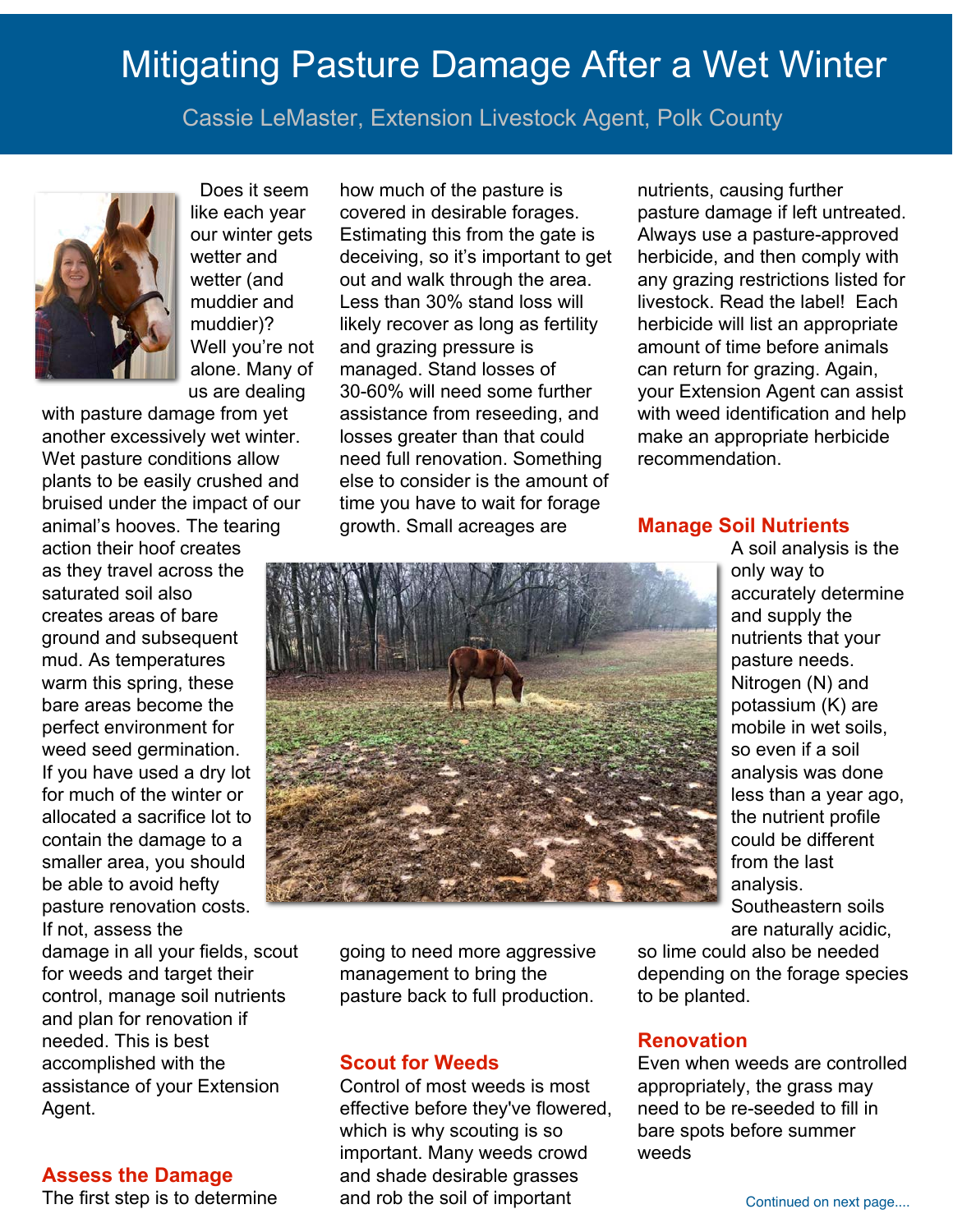Continued from previous page....



like horse nettle and pigweed begin to germinate. If you have a warm season perennial pasture like bermuda or bahia, then reseeding in the spring is ideal. However, planting fescue in the spring often fails as stands do not have time to develop an adequate root system before the summer heat arrives. Planting an alternative annual forage such as millet or crabgrass can supply grazing until fall fescue establishment can take place. The use of temporary electric fence systems to fence off re-seeded sections or the ability to take that pasture out of your grazing rotation will be necessary to ensure success for those newly germinating grasses. If you don't currently have a dry lot or sacrifice lot, plan to build or allocate one. This will be essential to saving your pastures during any future conditions not conducive to forage growth.

### **Research Roundup: Focus on Crabgrass**

Dr. Deidre Harmon, Extension Livestock Specialist

Improved varieties of crabgrass have been around since 1988, yet adoption has been slow because of the stigma that crabgrass is an unwanted plant in manicured lawns and golf

the summer of 2020.

**Varieties used: Red River, Dals Big River, Quick-**N-Big, Quick-N-Big Spreader, Impact and Mojo

Crabgrass is a summerannual grass that produces good tonnage, has high nutritive value, is a prolific seeder, produces forage during the hot summer months, and cattle will selectively graze it over other forage species. However, little research is available on this forage. The following provides details on

courses.



(blend of red river and Impact).

 Crabgrass was planted in small plots and each variety was either no-till drilled or broadcasted.

 The broadcasted planting method consisted of first rototilling the plots prior to broadcasting the seed, and were then followed up with a cultipackerto ensure good seed to soil contact.

1 of the 2 on-going trials targeted at providing more information on the use of this forage.

#### **Crabgrass Variety Trial**

Which variety should I use? Should I broadcast or drill it? Two of the most common questions we are asked.

 A crabgrass variety trial was conducted at the Mountain Research Station in Waynesville, NC in

**Wefoundnodifference inforage yields among any of the crabgrass varieties in this trial**

 **Crabgrass yields did not differ between seeding methods of broadcasting and no-till drilling.**

 *This trial will continue in 2021 to get a more robust data set.*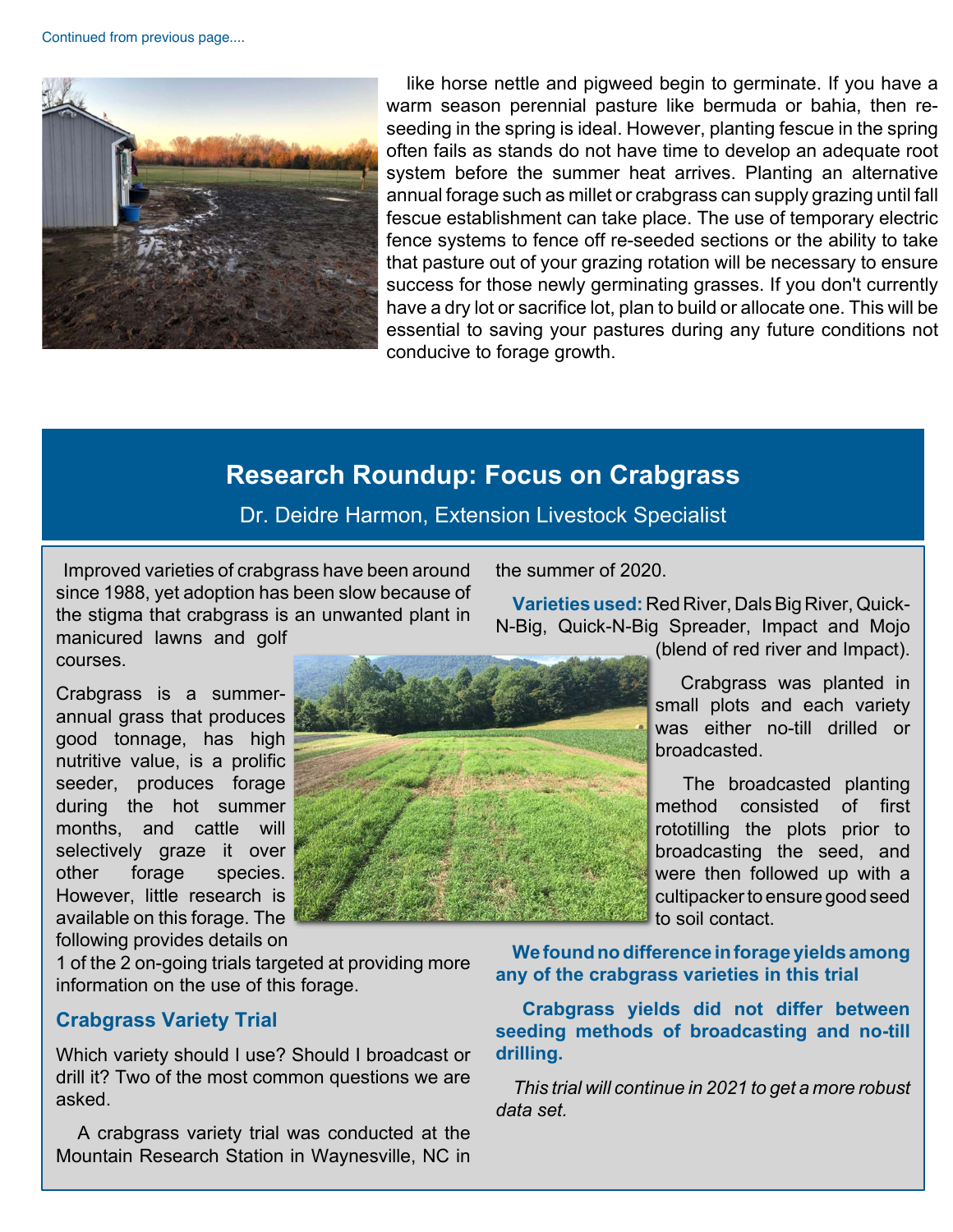### Management Minder

Seth Nagy, County Extension Director, Caldwell County Center

I'm not a natural planner. Life gets busy, and timely farm management tasks seem to creep up on me. For example, I may need to start my fly mineral before the fly season, prepare bulls for the breeding season, or remember to switch my feeding schedule before the calving season starts (feeding pregnant cows at dusk will increase the number of cows calving during the day time).

To help farmers keep management tasks on track, K-State Research & Extension and the Iowa Beef Center created a planning tool called Management Minder. This tool creates a customized management calendar for breeding/calving, weaning, grass turnout, or



**Calendar for Breeding** Help Desired Calving Date\* 4/15/2022 Cow  $\mathbf{v}$ **Get Breeding Activities** Breeding Date\* 7/4/2021 Select Sub Category **Activity ActivityDate Notes** Weblink Shop for new http://articles.extension.org/pages/72946/beef-sireø **BULLS** 3/5/2021 sires selection-recommendations Shop for AI http://www.asi.k-state.edu/doc/beef-5/4/2021 sires cows genetics/nbcecbeefsireselctionmanual2ndedition.pdf Plan AI protocol Ø AI 5/4/2021 http://www.asi.k-state.edu/doc/beef/estrusovulation.pdf cows Order Al 5/4/2021 a AI supplies cows **Body condition** Ø **BULLS** 5/4/2021 http://beef.unl.edu/cattleproduction/youngbullmanagemen score sires Semen and Trich test bulls, **BULLS** ø 5/4/2021 vaccinate and deworm

receiving cattle. Since farming is a little different in Kansas than North Carolina, the grass turnout and the receiving may be less useful, but the breeding/calving and weaning calendars are very appropriate for our use.

Start by creating a free user profile and logging into the site. Then select the automated calendar you want to create. Enter the initial date, and Management Minder builds a customized management calendar. From this customized calendar, you can choose the individual management tasks that are important for your farm. Once a calendar is complete, it

can be saved, printed, or emailed. If emailed, the file can be added to Outlook, Yahoo, or Google Calendars.

Continued on next page....